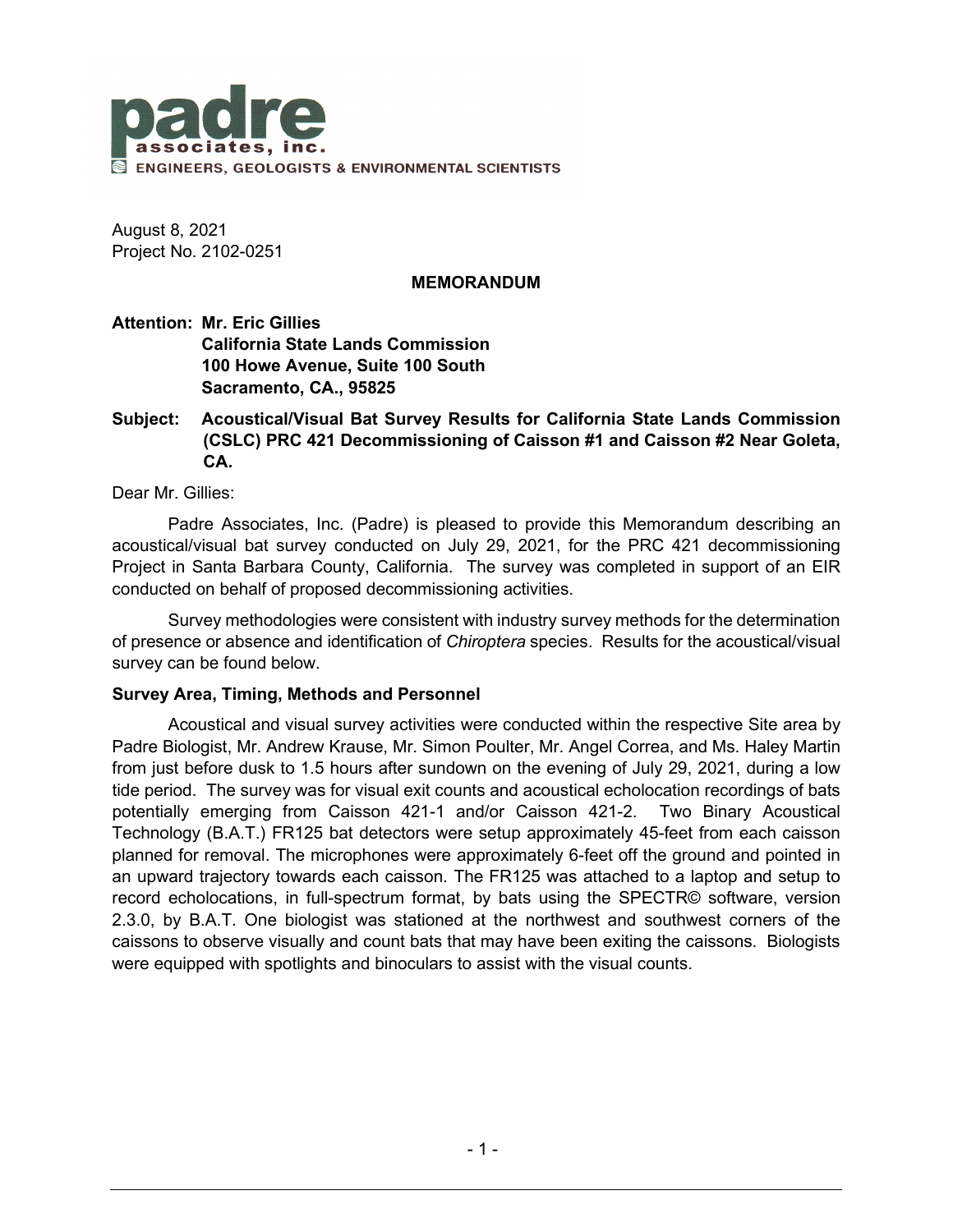# **Survey Results**

The only bats observed exiting the caissons were coming out of caisson 421-2. No bats were observed exiting anywhere in caisson 421-1. Thirty-nine (39) bats were counted exiting caisson 421-2 on the north side of the structure. The acoustical data collected was analyzed using Sonobat© version 3 software designed for the analysis of full-spectrum data. There was a total of 301 full-spectrum recordings. 84 were determined to be ambient noise and 217 were determined to be echolocations from bats. Of the 217 recordings, 210 calls were identified to be big brown bats (*Eptesicus fuscus*), 5 from Mexican free-tailed bats (*Tadarida brasiliensis*), and 2 from California myotis (*Myotis californicus*). The two latter species were likely flyovers from the nearby vicinity near the golf course and other habitat areas as they were the last calls recorded. It is more likely that the only species using the caisson as a roost is the big brown bat. Based on previous observations of the bats flying out of the caisson by biologist Simon Poulter in September of 2019, it is believed that this roosting site is used all year long by this relatively small colony of big brown bats and is not specifically being used as a maternity roost as the temperatures appeared to be much too cool for rearing young. Wildlife observed during the survey are listed in Table 1.

| <b>Common Name</b>           | <b>Scientific Name</b>   |
|------------------------------|--------------------------|
| <b>Birds</b>                 |                          |
| California towhee            | Melozone crissalis       |
| cliff swallows               | Petrochelidon pyrrhonota |
| common tern                  | Sterna hirundo           |
| double-crested cormorants    | Phalacrocorax auratus    |
| Great horned owl             | <b>Bubo virginianus</b>  |
| rock dove                    | Columba livia            |
| seagull species              | Larus sp.                |
| snowy egret                  | Egretta thula            |
| <b>Mammals</b>               |                          |
| Undetermined dolphin species | Delphinus sp.            |
| striped skunk                | <b>Mephitis mephitis</b> |

**Table 1. Wildlife species observed during the acoustical/visual bat Survey (July 29, 2021)**